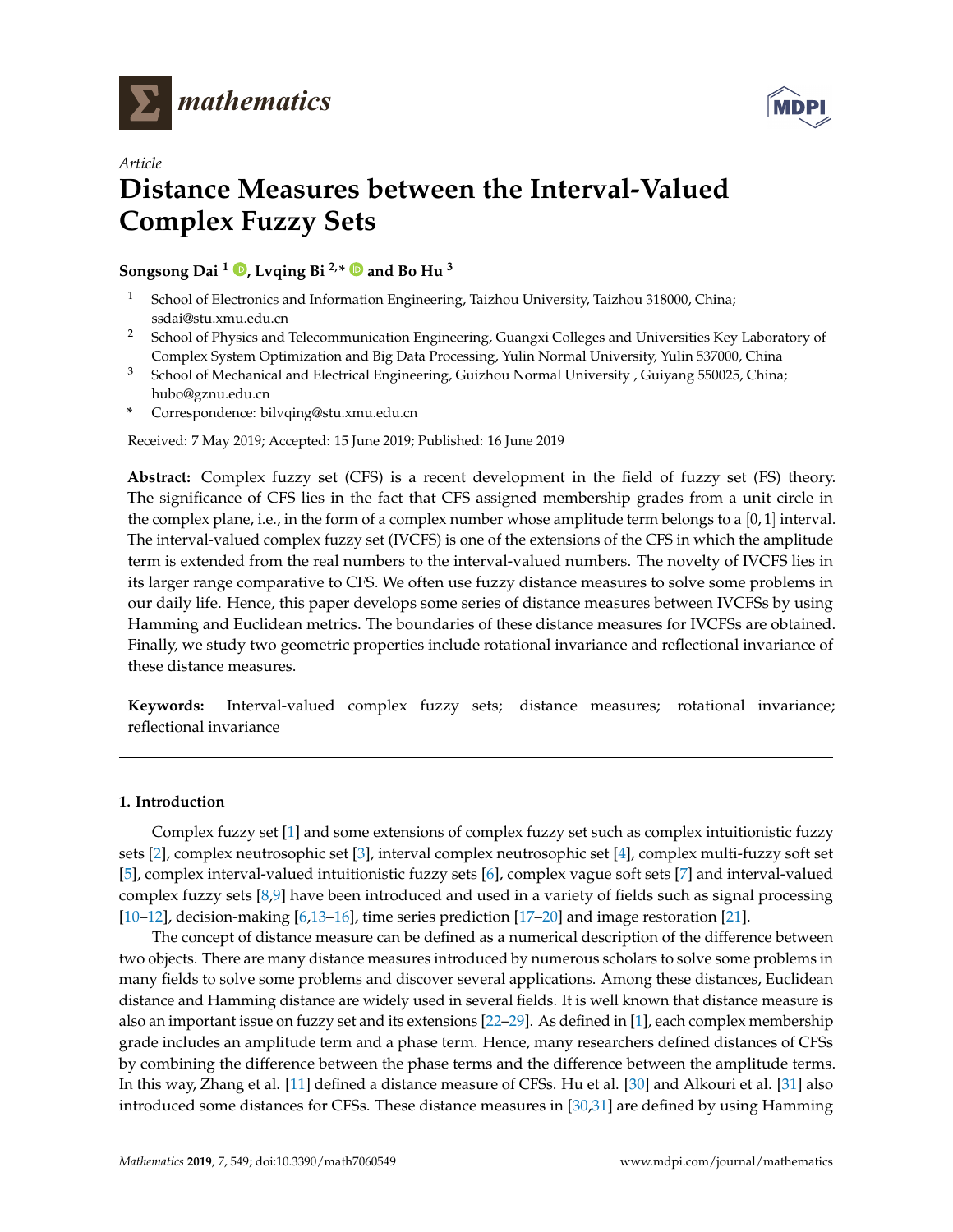and Euclidean metrics. Recently, several concepts including the parallelity [\[32,](#page-11-2)[33\]](#page-11-3) and entropy measures [\[34\]](#page-11-4) of complex fuzzy sets and distances of complex intuitionistic fuzzy sets [\[35\]](#page-11-5), complex vague soft sets [\[7,](#page-10-2)[36,](#page-11-6)[37\]](#page-11-7) and complex multi-fuzzy soft set [\[5\]](#page-10-0) have been developed. Since Greenfield et al. [\[8](#page-10-3)[,9\]](#page-10-4) introduced the concept of an interval-valued complex fuzzy sets (IVCFSs), which is a generalization of the complex fuzzy set introduced by Ramot et al. [\[1\]](#page-9-0), some progress has been made in various subjects related to the IVCFS. How to measure the difference between IVCFSs is an interesting subject that may be used as a useful tool for decision-making, predictions and pattern recognition in the form of IVCFSs. This paper considers the distance measures between interval-valued complex fuzzy sets.

In [\[38\]](#page-11-8), Dick proposed the concept of rotational invariance for complex fuzzy operations, which is an intuitive and desirable feature. Then, this feature is examined for interval-valued complex fuzzy operations in [\[9\]](#page-10-4), complex fuzzy aggregation operators in [\[15\]](#page-10-15) and entropy measures of CFSs in [\[34\]](#page-11-4). Moreover, Bi et al. [\[15\]](#page-10-15) proposed a novel feature called reflectional invariance for complex fuzzy aggregation operators. These two feature criteria serve as two criteria for choices of complex fuzzy operations and complex fuzzy aggregation operators in some real applications. After giving the distance measures for IVCFSs, we then examine the rotational invariance and reflectional invariance for distance measures of IVCFSs. In addition, the results proposed in this paper might serve as criteria for choices of distance measures of CFSs and IVCFSs.

The rest of the chapter is organized in the following way: In Section [2,](#page-1-0) we review the basic concepts relates to interval-valued complex fuzzy sets. In Section [3,](#page-1-1) we develop some distance measures of interval-valued complex fuzzy sets based on the Hamming distance and Euclidean distance. In Section [4,](#page-6-0) we study rotational invariance and reflectional invariance of these distance measures. In Section [5,](#page-8-0) we apply these distance measures to solve a decision-making problem with interval-valued complex fuzzy information. Conclusions are given in Section [6.](#page-9-4)

## <span id="page-1-0"></span>**2. Preliminaries**

Firstly, let us review the basic concepts relates to interval-valued complex fuzzy sets [\[8,](#page-10-3)[9\]](#page-10-4).

Let *D* be the set of values on complex unit disk, i.e.,  $D = \{a \in \mathbb{C} \mid |a| \leq 1\}$ . Suppose  $U =$  ${x_1, x_2, ..., x_n}$  is a fixed universe. A mapping  $A: U \rightarrow D$  is called a complex fuzzy set on *U*.

Let  $\mathbb{I}^{[0,1]}$  be the set of all closed subintervals of  $[0,1]$  and  $\dot{D}$  be the boundary set of  $D$  i.e.,  $\dot{D} = \{a \in D\}$  $\mathbb{C}(|a|=1$ . Suppose *X*, *Y* are two classical sets, and their dot product set *X* · *Y* is denoted as:

$$
X \cdot Y = \{ \alpha \cdot \beta \mid \alpha \in X \land \beta \in Y \}. \tag{1}
$$

A mapping  $A: U \to \mathbb{I}^{[0,1]} \cdot \dot{D}$  is called an interval-valued complex fuzzy set [\[8](#page-10-3)[,9\]](#page-10-4) on *U*. For any  $x \in U$ , the membership function  $A(x)$  is

$$
\mu_A(x) = \left[ \underline{r_A(x)}, \overline{r_A(x)} \right] \cdot e^{j\nu_A(x)},\tag{2}
$$

where  $j =$ √  $\overline{-1}$ ,  $\left[r_A(x), \overline{r_A(x)}\right]$  ∈ I<sup>[0,1]</sup> is the interval-valued amplitude part and  $ν_A(x) ∈ [0, 2π)$  is the phase part. We use the notation *IVCF*(*U*) to denote the set of all IVCFSs of *U*.

#### <span id="page-1-1"></span>**3. Distance Measures between IVCFSs**

In this section, we introduce several distances in interval-valued complex fuzzy sets case. First, we give the definition of distance between interval-valued complex fuzzy sets as follows: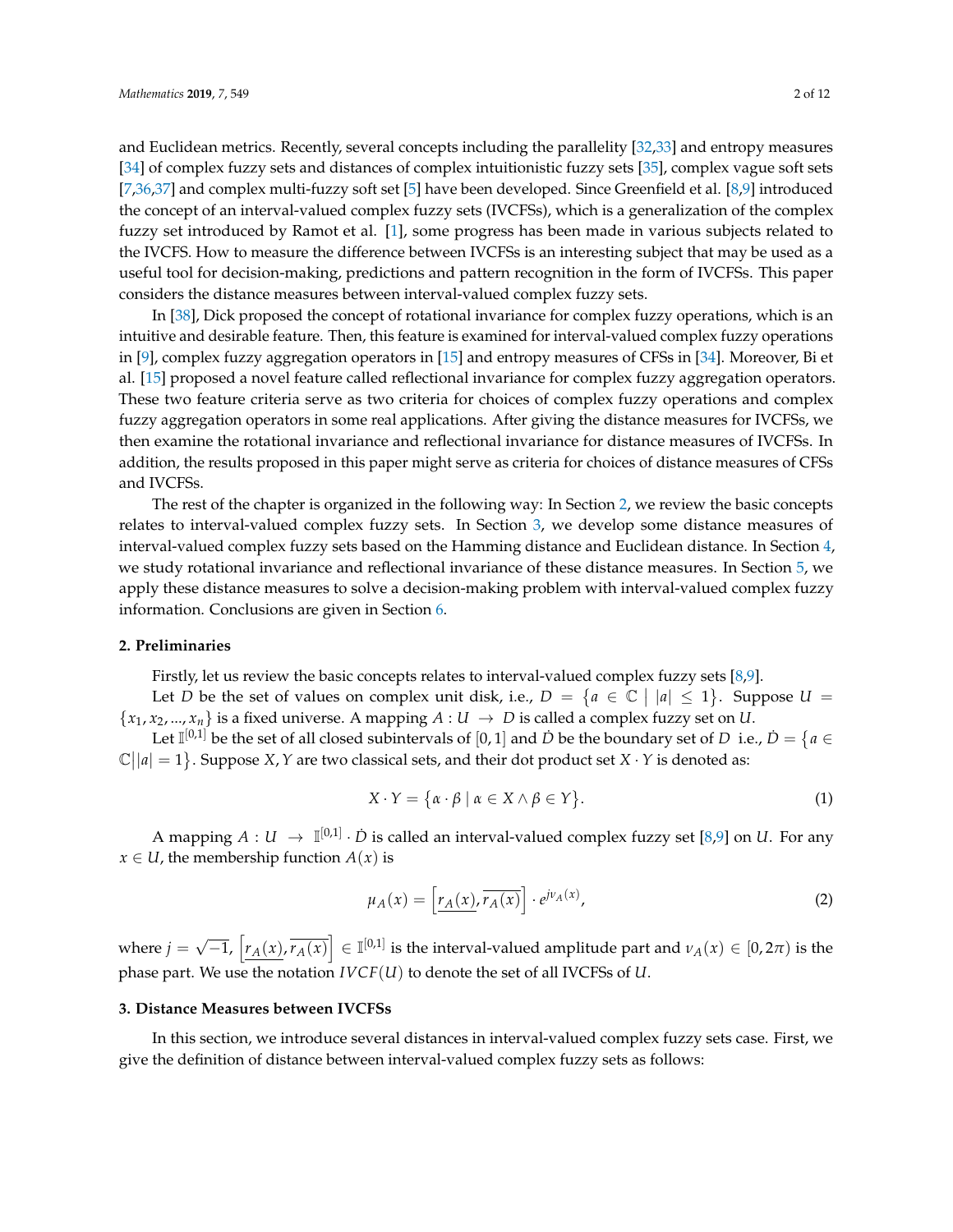**Definition 1.** *A distance of interval-valued complex fuzzy sets is a function*  $d$  *: (IVCF(U)*  $\times$  *IVCF(U))*  $\rightarrow$  $\mathbb{R}^+ \cup \{0\}$ , *which satisfies the following conditions: for any A, B, C*  $\in$  *IVCF(U):* 

- *(i)*  $d(A, B) \ge 0$  *and*  $d(A, B) = 0$  *if and only if*  $A = B$ ,
- $(iii)$   $d(A, B) = d(B, A)$ ,
- *(iii)*  $d(A, B) + d(A, C) \ge d(B, C)$ .

Now, we define the Hamming, Euclidean, Normalized Hamming, and Normalized Euclidean distances in interval-valued complex fuzzy sets case as follows: for any  $A, B \in I VCF(U)$ ,

• The Hamming distance:

$$
d_H(A,B) = \frac{1}{2} \sum_{i=1}^n \left( \frac{1}{2} |r_A(x_i) - r_B(x_i)| + \frac{1}{2} |\overline{r_A(x_i)} - \overline{r_B(x_i)}| + \frac{1}{2\pi} |\nu_A(x_i) - \nu_B(x_i)| \right); \tag{3}
$$

• The Euclidean distance:

$$
d_E(A, B) = \sqrt{\frac{1}{2} \sum_{i=1}^n \left( \frac{1}{2} |r_A(x_i) - r_B(x_i)|^2 + \frac{1}{2} |\overline{r_A(x_i)} - \overline{r_B(x_i)}|^2 + \frac{1}{4\pi^2} |\nu_A(x_i) - \nu_B(x_i)|^2 \right)}.
$$
 (4)

• The normalized Hamming distance:

$$
d_{nH}(A,B) = \frac{1}{2n} \sum_{i=1}^{n} \left( \frac{1}{2} |r_A(x_i) - r_B(x_i)| + \frac{1}{2} |r_A(x_i) - r_B(x_i)| + \frac{1}{2\pi} |v_A(x_i) - v_B(x_i)| \right); \tag{5}
$$

• The normalized Euclidean distance:

$$
d_{nE}(A,B) = \sqrt{\frac{1}{2n} \sum_{i=1}^{n} \left( \frac{1}{2} |r_A(x_i) - r_B(x_i)|^2 + \frac{1}{2} |r_A(x_i) - r_B(x_i)|^2 + \frac{1}{4\pi^2} |v_A(x_i) - v_B(x_i)|^2 \right)}.
$$
 (6)

Clearly, it is easy to notice that the above Equations  $(3)$ – $(6)$  have the following results:

$$
0 \le d_H(A, B) \le n, \qquad 0 \le d_{nH}(A, B) \le 1,
$$
  

$$
0 \le d_E(A, B) \le \sqrt{n}, \quad 0 \le d_{nE}(A, B) \le 1.
$$

<span id="page-2-0"></span>**Theorem 1.** *All functions defined in Equations (3)–(6) are distance measures of IVCFSs.*

**Proof.** It is easy to see that all the distance Equations (3)–(6) satisfy conditions (i) and (ii). Thus, we just go to prove the condition number (iii), i.e., the triangular inequality for  $d_H(A, B), d_E(A, B), d_{nH}(A, B), d_{nE}(A, B).$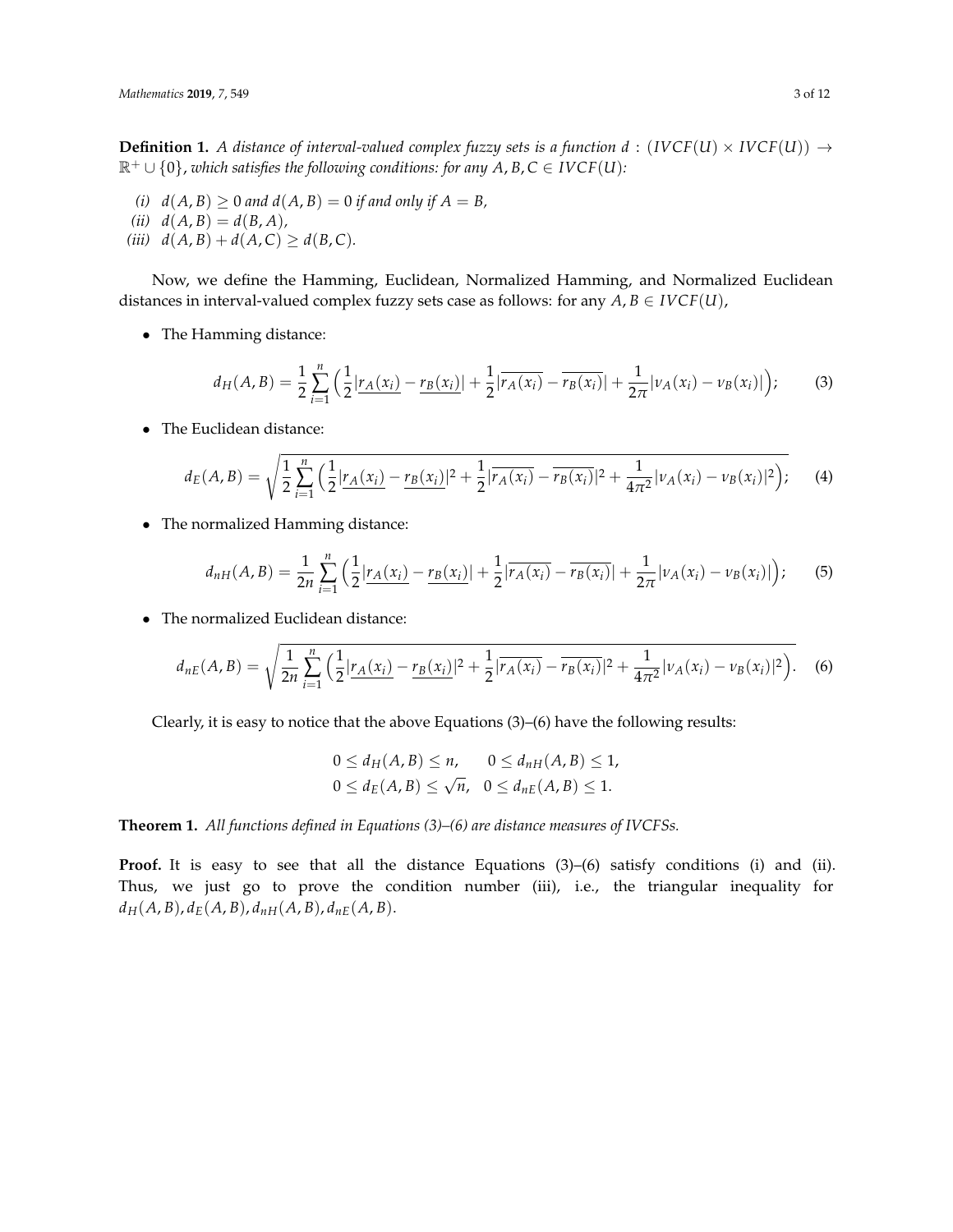Let  $A, B, C \in \text{IVCF}(U)$ ; for the Hamming distance, we have

$$
d_{H}(A, C) + d_{H}(C, B)
$$
\n
$$
= \frac{1}{2} \sum_{i=1}^{n} \left( \frac{1}{2} |r_{A}(x_{i}) - r_{C}(x_{i})| + \frac{1}{2} |\overline{r_{A}(x_{i})} - \overline{r_{C}(x_{i})}| + \frac{1}{2\pi} |v_{A}(x_{i}) - v_{C}(x_{i})| \right)
$$
\n
$$
+ \frac{1}{2} \sum_{i=1}^{n} \left( \frac{1}{2} |r_{C}(x_{i}) - r_{B}(x_{i})| + \frac{1}{2} |\overline{r_{C}(x_{i})} - \overline{r_{B}(x_{i})}| + \frac{1}{2\pi} |v_{C}(x_{i}) - v_{B}(x_{i})| \right)
$$
\n
$$
= \frac{1}{2} \sum_{i=1}^{n} \left( \frac{1}{2} (|r_{A}(x_{i}) - r_{C}(x_{i})| + |r_{C}(x_{i}) - r_{B}(x_{i})|) + \frac{1}{2} (|\overline{r_{A}(x_{i})} - \overline{r_{C}(x_{i})}| + |\overline{r_{C}(x_{i})} - \overline{r_{B}(x_{i})}|) \right)
$$
\n
$$
+ \frac{1}{2\pi} (|v_{A}(x_{i}) - v_{C}(x_{i})| + |v_{C}(x_{i}) - v_{B}(x_{i})|)
$$
\n
$$
\geq \frac{1}{2} \sum_{i=1}^{n} \left( \frac{1}{2} (|r_{A}(x_{i}) - r_{B}(x_{i})|) + \frac{1}{2} (|r_{A}(x_{i}) - \overline{r_{B}(x_{i})}|) + \frac{1}{2\pi} (|v_{A}(x_{i}) - v_{B}(x_{i})|) \right)
$$
\n
$$
= d_{H}(A, B).
$$

For the Euclidean distance, we have

$$
= \sqrt{\frac{1}{2} \sum_{i=1}^{n} \left( \frac{1}{2} |r_A(x_i) - r_C(x_i)|^2 + \frac{1}{2} |r_A(x_i) - r_C(x_i)|^2 + \frac{1}{4\pi^2} |v_A(x_i) - v_C(x_i)|^2 \right)}
$$
  
+  $\sqrt{\frac{1}{2} \sum_{i=1}^{n} \left( \frac{1}{2} |r_C(x_i) - r_B(x_i)|^2 + \frac{1}{2} |r_C(x_i) - r_B(x_i)|^2 + \frac{1}{4\pi^2} |v_C(x_i) - v_B(x_i)|^2 \right)}$   

$$
\geq \left( \frac{1}{2} \sum_{i=1}^{n} \left( \frac{1}{2} |r_A(x_i) - r_C(x_i)| + \frac{r_C(x_i)}{2} - \frac{r_B(x_i)}{2} |r_A(x_i) - r_C(x_i) + \frac{1}{r_C(x_i)} - \frac{r_B(x_i)}{2} |r_A(x_i) - \frac{r_C(x_i)}{2} + \frac{1}{4\pi^2} |v_A(x_i) - v_C(x_i) + v_C(x_i) - v_B(x_i)|^2 \right) \right)^{\frac{1}{2}} (Using Minkowski inequality)
$$
  

$$
= \sqrt{\frac{1}{2} \sum_{i=1}^{n} \left( \frac{1}{2} |r_A(x_i) - r_B(x_i)|^2 + \frac{1}{2} |r_A(x_i) - r_B(x_i)|^2 + \frac{1}{4\pi^2} |v_A(x_i) - v_B(x_i)|^2 \right)}
$$
  

$$
= d_E(A, B),
$$

analogously, for the proof of the normalized Hamming  $d_{nH}(A, B)$  and the normalized Euclidean  $d_{nE}(A, B)$  distances.  $\square$ 

<span id="page-3-0"></span>**Example 1.** *Let A and B be two IVCFSs on*  $X = \{x_1, x_2, x_3, x_4, x_5\}$ , which are given as follows:

$$
A = \frac{[0.4, 0.5]e^{j0.3\pi}}{x_1} + \frac{[0.6, 0.9]e^{j0.5\pi}}{x_2} + \frac{[0.6, 0.9]e^{j0.1\pi}}{x_3} + \frac{[0.7, 0.9]e^{j0.2\pi}}{x_4} + \frac{[0.4, 0.7]e^{j0.5\pi}}{x_5},
$$
  
\n
$$
B = \frac{[0.3, 0.4]e^{j1.3\pi}}{x_1} + \frac{[0.2, 0.4]e^{j0.4\pi}}{x_2} + \frac{[0.5, 0.8]e^{j0.5\pi}}{x_3} + \frac{[0.4, 0.6]e^{j0.1\pi}}{x_4} + \frac{[0.8, 0.9]e^{j0.7\pi}}{x_5}.
$$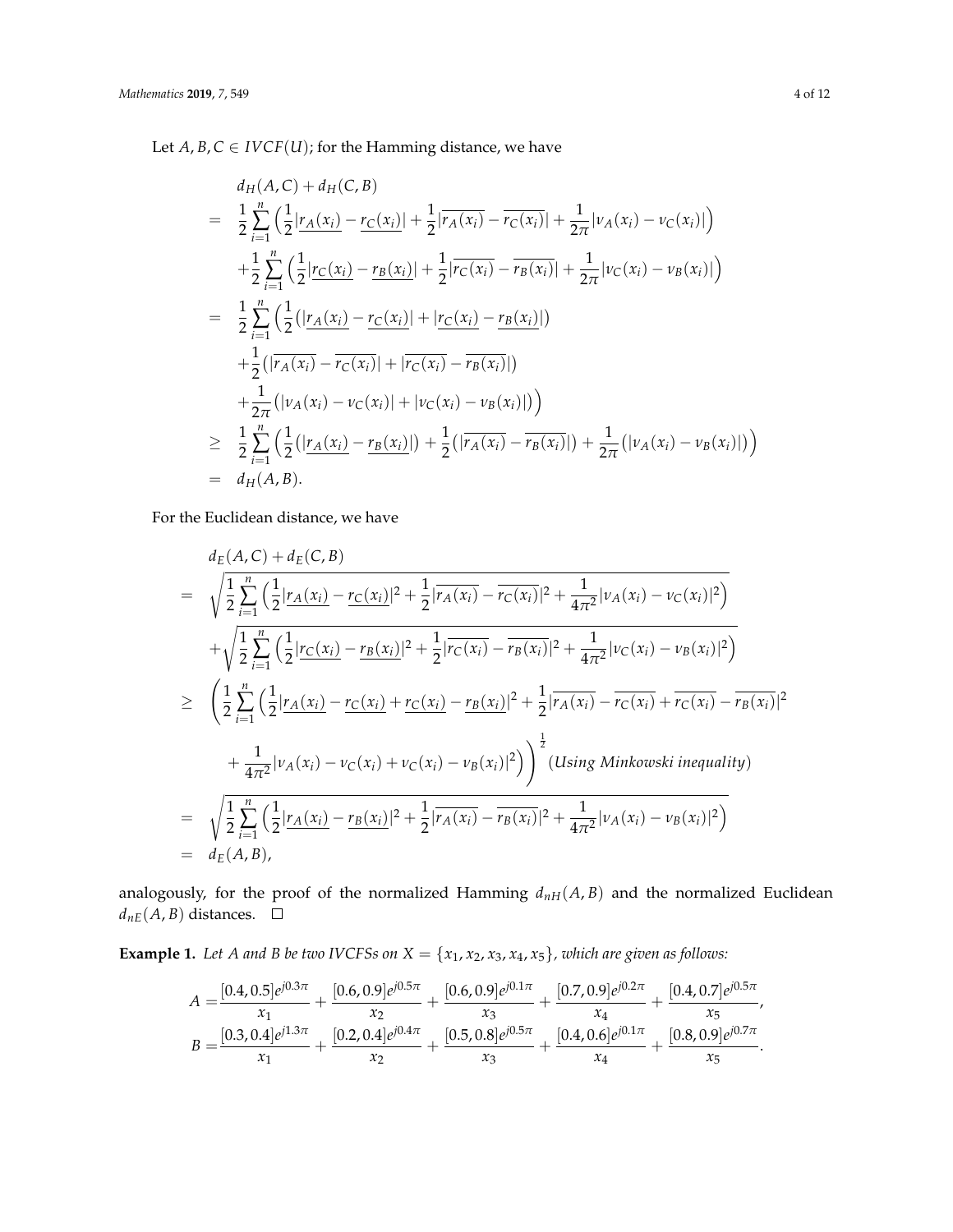*Using Equations (3)–(6), we have the following results:*

$$
d_{H}(A, B) = \frac{1}{2} \left( \frac{1}{2} |0.4 - 0.3| + \frac{1}{2} |0.5 - 0.4| + \frac{1}{2\pi} |0.3\pi - 1.3\pi| \right) + \frac{1}{2} \left( \frac{1}{2} |0.6 - 0.2| + \frac{1}{2} |0.9 - 0.4| + \frac{1}{2\pi} |0.5\pi - 0.4\pi| \right) + \frac{1}{2} \left( \frac{1}{2} |0.6 - 0.5| + \frac{1}{2} |0.9 - 0.8| + \frac{1}{2\pi} |0.1\pi - 0.5\pi| \right) + \frac{1}{2} \left( \frac{1}{2} |0.7 - 0.4| + \frac{1}{2} |0.9 - 0.6| + \frac{1}{2\pi} |0.2\pi - 0.1\pi| \right) + \frac{1}{2} \left( \frac{1}{2} |0.4 - 0.8| + \frac{1}{2} |0.7 - 0.9| + \frac{1}{2\pi} |0.5\pi - 0.7\pi| \right) = 0.3 + 0.25 + 0.15 + 0.175 + 0.2 = 1.075,
$$

$$
d_E(A, B) = \left(\frac{1}{2}\left(\frac{1}{2}|0.4 - 0.3|^2 + \frac{1}{2}|0.5 - 0.4|^2 + \frac{1}{4\pi^2}|0.3\pi - 1.3\pi|^2\right) \right.
$$
  
\n
$$
+ \frac{1}{2}\left(\frac{1}{2}|0.6 - 0.2|^2 + \frac{1}{2}|0.9 - 0.4|^2 + \frac{1}{4\pi^2}|0.5\pi - 0.4\pi|^2\right) \right.
$$
  
\n
$$
+ \frac{1}{2}\left(\frac{1}{2}|0.6 - 0.5|^2 + \frac{1}{2}|0.9 - 0.8|^2 + \frac{1}{4\pi^2}|0.1\pi - 0.5\pi|^2\right) \right.
$$
  
\n
$$
+ \frac{1}{2}\left(\frac{1}{2}|0.7 - 0.4|^2 + \frac{1}{2}|0.9 - 0.6|^2 + \frac{1}{4\pi^2}|0.2\pi - 0.1\pi|^2\right) \right.
$$
  
\n
$$
+ \frac{1}{2}\left(\frac{1}{2}|0.4 - 0.8|^2 + \frac{1}{2}|0.7 - 0.9|^2 + \frac{1}{4\pi^2}|0.5\pi - 0.7\pi|^2\right) \Big)^{1/2} \approx 0.6374,
$$
  
\n
$$
\approx 0.6374,
$$

*and*

$$
d_{nH}(A, B) = 0.215
$$
,  $d_{nE}(A, B) \approx 0.285$ .

However, in practice, the different sets may have taken different weights i.e.,  $w_i \geq 0$ ,  $i = 1, 2, ..., n$ , and  $\sum_{n=1}^{\infty}$  $\sum_{i=1} w_i = 1$ , for each element  $x_i \in U$ . Thus, we introduce the normalized weighted Hamming and Euclidean distance measures for IVCFSs.

• The normalized weighted Hamming distance:

$$
d_{nwH}(A,B) = \frac{1}{2} \sum_{i=1}^{n} w_i \Big( \frac{1}{2} |r_A(x_i) - r_B(x_i)| + \frac{1}{2} |\overline{r_A(x_i)} - \overline{r_B(x_i)}| + \frac{1}{2\pi} |\nu_A(x_i) - \nu_B(x_i)| \Big); \quad (7)
$$

• The normalized weighted Euclidean distance:

$$
d_{\text{nwE}}(A,B) = \sqrt{\frac{1}{2} \sum_{i=1}^{n} w_i \Big( \frac{1}{2} |r_A(x_i) - r_B(x_i)|^2 + \frac{1}{2} |r_A(x_i) - r_B(x_i)|^2 + \frac{1}{4\pi^2} |v_A(x_i) - v_B(x_i)|^2 \Big)}.
$$
 (8)

**Theorem 2.** *All functions defined in Equations (7) and (8) are distance measures of IVCFSs.*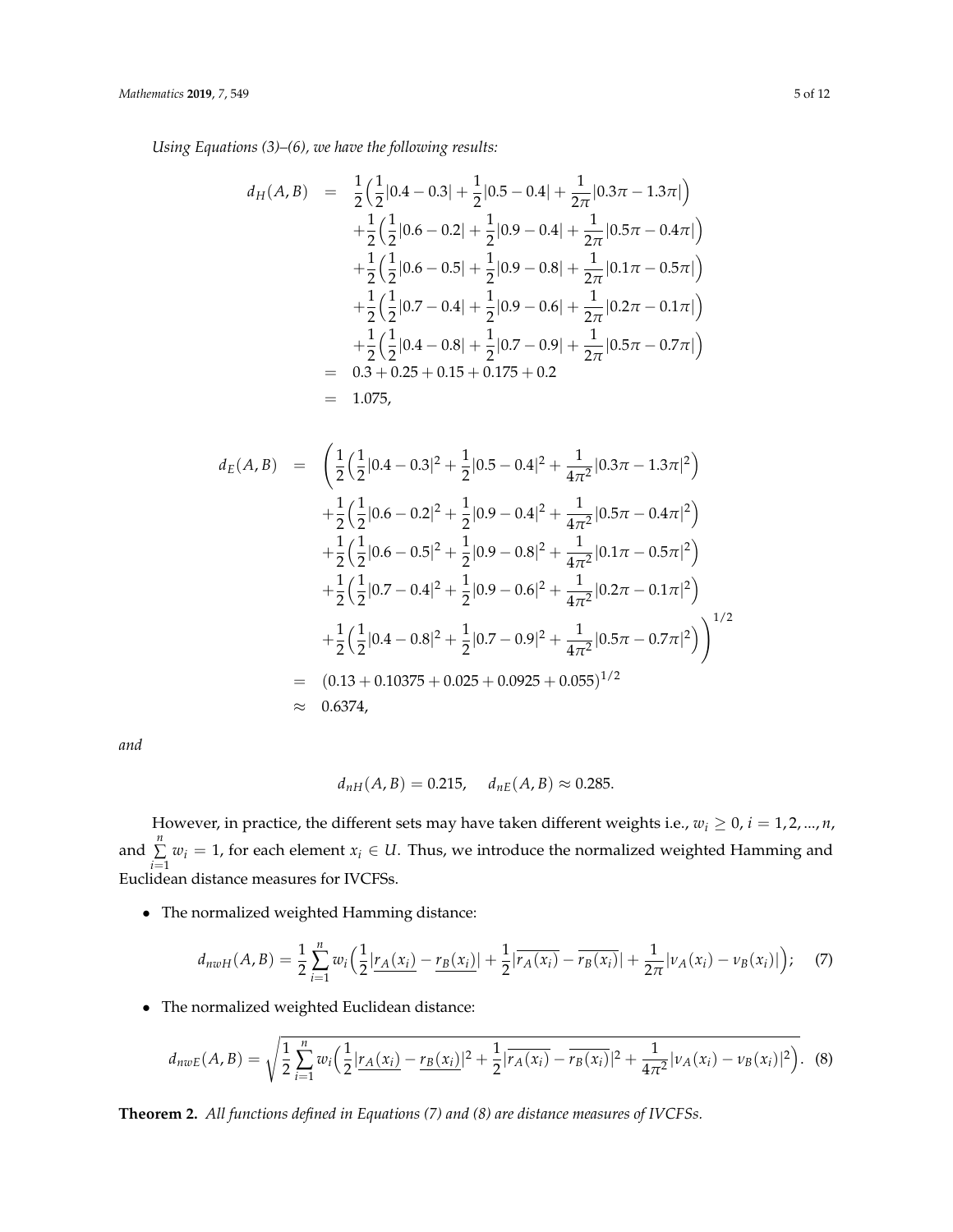**Proof.** The proof is similar to that of Theorem [1.](#page-2-0)  $\Box$ 

Obviously, when  $w_i = 1/n$  for all  $i = 1, 2, ..., n$ , then Equations (7) and (8) reduce to Equations (5) and (6), respectively. In addition, the above distance Equations (7) and (8) have the following results:

$$
0 \le d_{nwH}(A, B) \le 1,
$$
  

$$
0 \le d_{nwE}(A, B) \le 1.
$$

**Example 2.** Let A and B be two IVCFSs defined in Example [1](#page-3-0) and the weight of  $x_1, x_2, ..., x_5$  is  $w =$ (0.1, 0.1, 0.2, 0.2, 0.4)*.*

*Using Equations (7) and (8), we have the following results:*

$$
d_{nwH}(A, B) = \frac{0.1}{2} \left( \frac{1}{2} |0.4 - 0.3| + \frac{1}{2} |0.5 - 0.4| + \frac{1}{2\pi} |0.3\pi - 1.3\pi| \right) + \frac{0.1}{2} \left( \frac{1}{2} |0.6 - 0.2| + \frac{1}{2} |0.9 - 0.4| + \frac{1}{2\pi} |0.5\pi - 0.4\pi| \right) + \frac{0.2}{2} \left( \frac{1}{2} |0.6 - 0.5| + \frac{1}{2} |0.9 - 0.8| + \frac{1}{2\pi} |0.1\pi - 0.5\pi| \right) + \frac{0.2}{2} \left( \frac{1}{2} |0.7 - 0.4| + \frac{1}{2} |0.9 - 0.6| + \frac{1}{2\pi} |0.2\pi - 0.1\pi| \right) + \frac{0.4}{2} \left( \frac{1}{2} |0.4 - 0.8| + \frac{1}{2} |0.7 - 0.9| + \frac{1}{2\pi} |0.5\pi - 0.7\pi| \right) = 0.03 + 0.025 + 0.03 + 0.035 + 0.08 = 0.2,
$$

$$
d_{n w E}(A, B) = \left(\frac{0.1}{2} \left(\frac{1}{2} |0.4 - 0.3|^2 + \frac{1}{2} |0.5 - 0.4|^2 + \frac{1}{4\pi^2} |0.3\pi - 1.3\pi|^2\right) \right.
$$
  
\n
$$
+ \frac{0.1}{2} \left(\frac{1}{2} |0.6 - 0.2|^2 + \frac{1}{2} |0.9 - 0.4|^2 + \frac{1}{4\pi^2} |0.5\pi - 0.4\pi|^2\right) \right.
$$
  
\n
$$
+ \frac{0.2}{2} \left(\frac{1}{2} |0.6 - 0.5|^2 + \frac{1}{2} |0.9 - 0.8|^2 + \frac{1}{4\pi^2} |0.1\pi - 0.5\pi|^2\right) \left.
$$
  
\n
$$
+ \frac{0.2}{2} \left(\frac{1}{2} |0.7 - 0.4|^2 + \frac{1}{2} |0.9 - 0.6|^2 + \frac{1}{4\pi^2} |0.2\pi - 0.1\pi|^2\right) \left.\right.
$$
  
\n
$$
+ \frac{0.4}{2} \left(\frac{1}{2} |0.4 - 0.8|^2 + \frac{1}{2} |0.7 - 0.9|^2 + \frac{1}{4\pi^2} |0.5\pi - 0.7\pi|^2\right)\right)^{1/2}
$$
  
\n= (0.013 + 0.010375 + 0.005 + 0.0185 + 0.022)^{1/2}  
\n\approx 0.2624.

By the relations among IVCFS, CFS, interval-valued fuzzy sets (IVFS) and FS, we established the comparison of the proposed distance measures of IVCFSs with CFS, IVFS and FS. It is proposed that these distance measures reduce the environments of CFS, IVFS and FS. The comparison is demonstrated in Remarks 1–3.

**Remark 1.** *The distance measures proposed in Equations (3)–(6) for IVCFSs reduce to the environment of CFSs as defined in [\[31\]](#page-11-1).*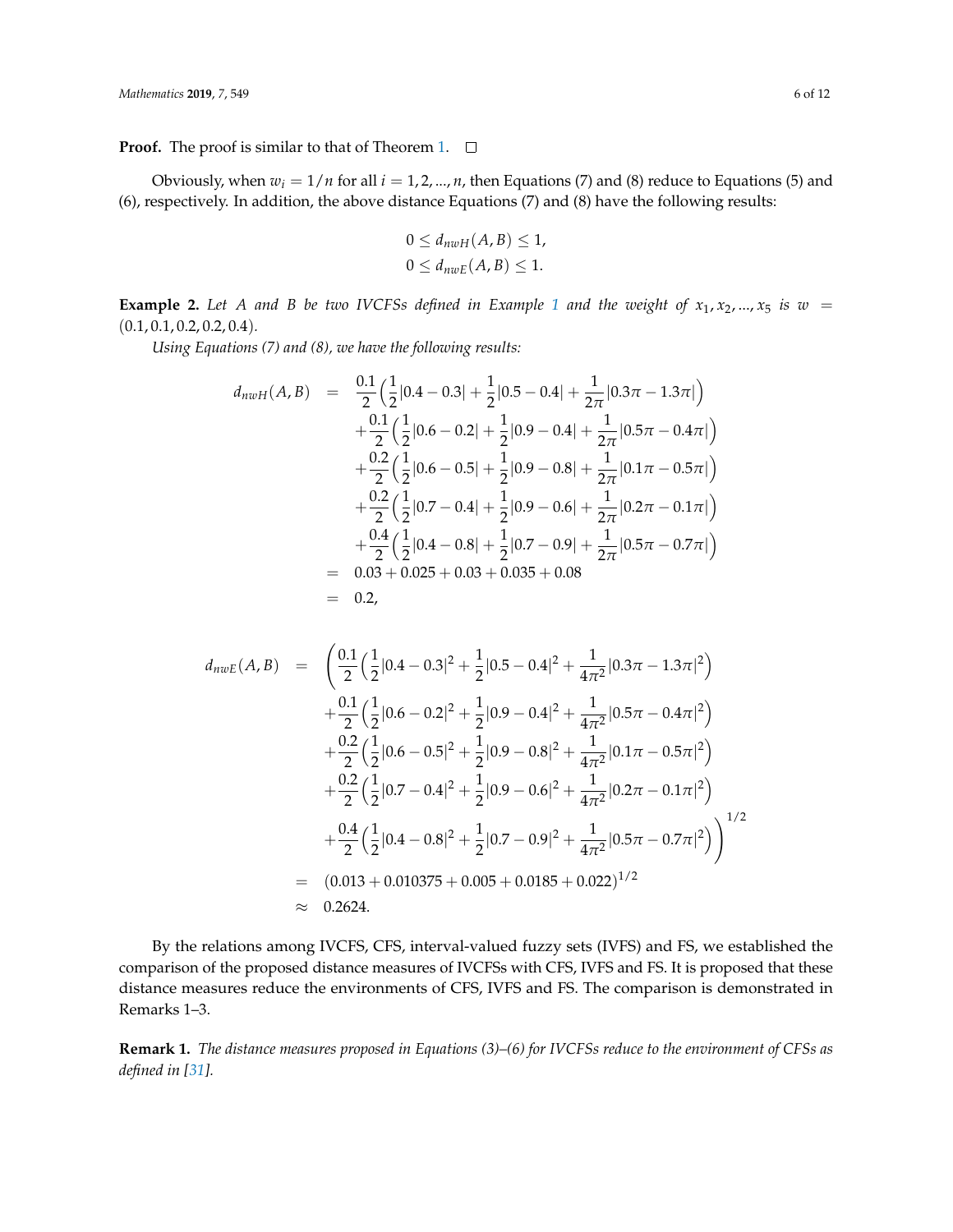**Remark 2.** *The distance measures proposed in Equations (3)–(6) for IVCFSs reduce to the environment of IVFSs if we considered the phase term as zero as defined in [\[24\]](#page-10-16).* 

**Remark 3.** *The distance measures proposed in Equations (7) and (8) for IVCFSs reduce to the environment of CFSs as defined in Equations (9) and (10):*

$$
D_{nwH}(A,B) = \frac{1}{2} \sum_{i=1}^{n} w_i \Big( |r_A(x_i) - r_B(x_i)| + \frac{1}{2\pi} |v_A(x_i) - v_B(x_i)| \Big), \tag{9}
$$

$$
D_{nwE}(A,B) = \sqrt{\frac{1}{2} \sum_{i=1}^{n} w_i \left( |r_A(x_i) - r_B(x_i)|^2 + \frac{1}{4\pi^2} |v_A(x_i) - v_B(x_i)|^2 \right)}.
$$
(10)

Here, we demonstrate the advantages of the proposed distance measures of IVCFSs. Firstly, the distance measures of CFSs, IVFSs, and FS could not handle the information provided in the form of IVCFSs. On the other hand, from Remarks 1 and 2, the proposed distance measures in Equations (3)–(6) can solve some problem that lies in the region of CFSs, IVFSs, and FS. Moreover, the distance measures proposed in Remark 3 for CFSs are two new distance Equations for CFSs.

### <span id="page-6-0"></span>**4. Rotational Invariance and Reflectional Invariance**

Let *A* be a IVCFS on *U* with membership function  $\left[r_A(x), \overline{r_A(x)}\right] \cdot e^{jv_A(x)}$ , and then we define the following two set operations for IVCFSs:

The rotation of an IVCFS *A* by  $\theta$  radians, denoted  $Rot_{\theta}(A)$  is defined as

$$
Rot_{\theta}(\mu_{A}(x)) = \left[\underline{r_{A}(x)}, \overline{r_{A}(x)}\right] \cdot e^{j\left(v_{A}(x) + \theta\right)}.
$$
\n(11)

The reflection of an IVCFS *A* , denoted *Re f*(*A*) is defined as

$$
Ref(\mu_A(x)) = \left[ \underline{r_A(x)}, \overline{r_A(x)} \right] \cdot e^{j(2\pi - v_A(x))}.
$$
 (12)

Moreover, we define the following:

**Definition 2.** *A distance d on IVCFS is rotationally invariant if*

$$
d(Rot_{\theta}(A), Rot_{\theta}(B)) = d(A,B)
$$
\n(13)

*for any*  $\theta$  *and*  $A, B \in I VCF(U)$ *.* 

**Definition 3.** *A distance d on IVCFS is reflectionally invariant if*

$$
d(Ref(A),Ref(B)) = d(A, B)
$$
\n(14)

*for any*  $A, B \in I VCF(U)$ *.* 

Definitions 2 and 3 give two intuitive properties of distance measures of IVCFSs, named rotational invariance and reflectional invariance, respectively. They mean that the distance measure is invariant under a rotation or a reflection. More specifically, if two IVCFSs are rotated by a fixed value, rotational invariance states that the distance between two new IVCFSs will not change. If two IVCFSs are reflected,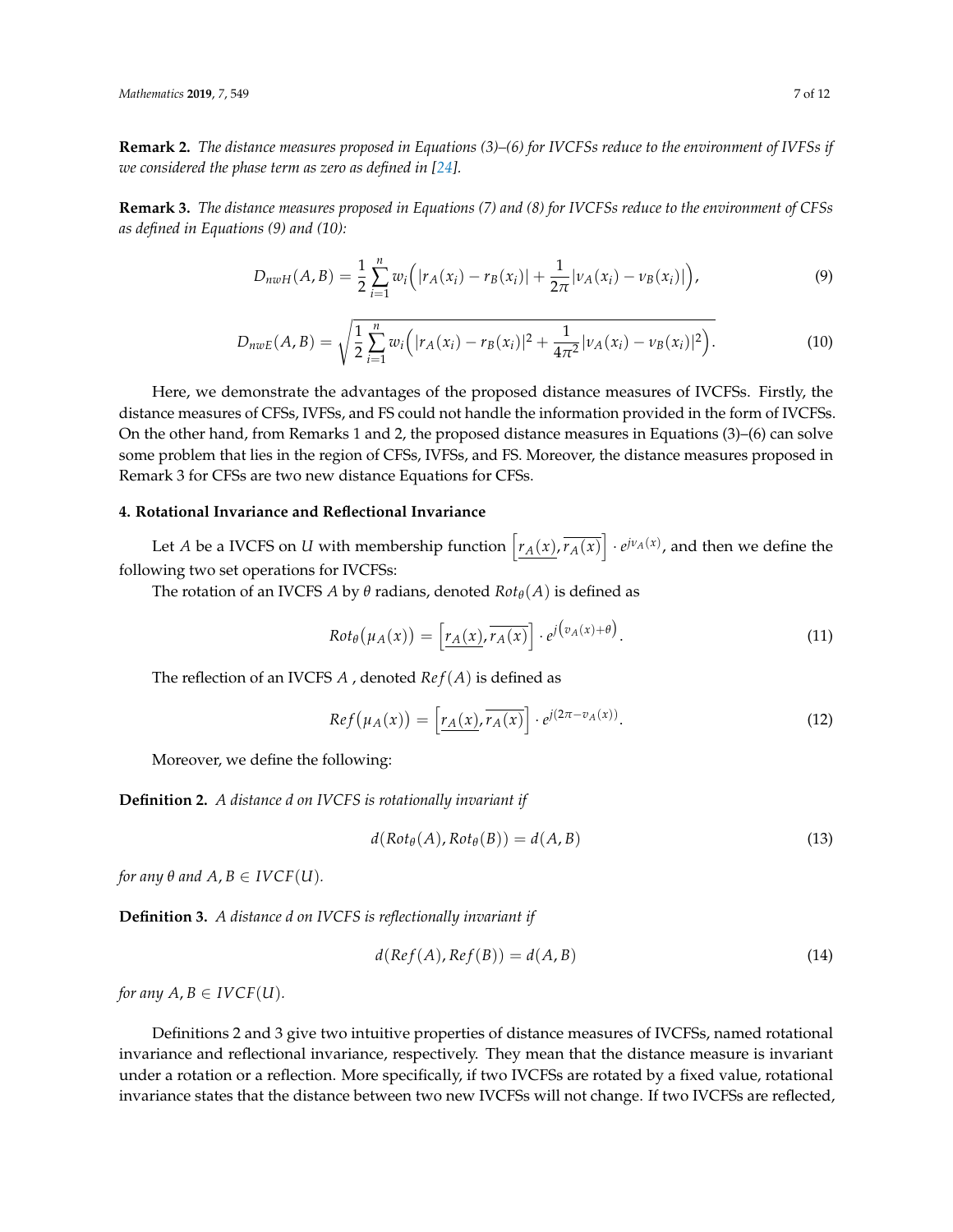reflectional invariance states that the distance between two new IVCFSs will not change as well, which are respectively shown in Figure [1,](#page-7-0)  $d(A', B')$  is equal to  $d(A, B)$  after reflecting or rotating.

<span id="page-7-0"></span>

**Figure 1.** (**a**) reflectional invariance and (**b**) rotational invariance.

**Theorem 3.** *All functions defined in Equations (3)–(8) are reflectionally invariant.*

**Proof.** It is easy from that  $|(2\pi - \nu_A(x_i)) - (2\pi - \nu_B(x_i))| = |\nu_A(x_i) - \nu_B(x_i)|$  for any  $x_i \in U$ .  $\Box$ 

**Theorem 4.** *All functions defined in Equations (3)–(8) are not rotationally invariant.*

**Proof.** Since the domain of the phase term is  $v_A(x) \in [0, 2\pi)$ , so the above rotation operation is addition modulo 2 $\pi$ . Consider two IVCFSs on the set  $U=\{x_1,x_2\}$ ; let  $\mu_A(x)\equiv 1\cdot e^{j\frac{\pi}{4}}$  and  $\mu_B(x)\equiv 1\cdot e^{j\frac{7\pi}{4}}$  for any  $x \in U$ . Then,  $Rot_{\frac{\pi}{2}}(A) \equiv 1 \cdot e^{j\frac{3\pi}{4}}$  and  $Rot_{\frac{\pi}{2}}(B) \equiv 1 \cdot e^{j\frac{\pi}{4}}$ . By using Equations (3)–(8), we have

$$
d_{H}(A, B) = \frac{3}{4}, \t d_{H}(Rot_{\frac{\pi}{2}}(A), Rot_{\frac{\pi}{2}}(B)) = \frac{1}{4},
$$
  
\n
$$
d_{E}(A, B) = \frac{3}{4}, \t d_{H}(Rot_{\frac{\pi}{2}}(A), Rot_{\frac{\pi}{2}}(B)) = \frac{1}{4},
$$
  
\n
$$
d_{nH}(A, B) = \frac{3}{8}, \t d_{nH}(Rot_{\frac{\pi}{2}}(A), Rot_{\frac{\pi}{2}}(B)) = \frac{1}{8},
$$
  
\n
$$
d_{nE}(A, B) = \frac{3\sqrt{2}}{8}, \t d_{nW}(Rot_{\frac{\pi}{2}}(A), Rot_{\frac{\pi}{2}}(B)) = \frac{\sqrt{2}}{8},
$$
  
\n
$$
d_{nwH}(A, B) = \frac{3}{8}, \t d_{nwH}(Rot_{\frac{\pi}{2}}(A), Rot_{\frac{\pi}{2}}(B)) = \frac{1}{8},
$$
  
\n
$$
d_{nwE}(A, B) = \frac{3\sqrt{2}}{8}, \t d_{nwH}(Rot_{\frac{\pi}{2}}(A), Rot_{\frac{\pi}{2}}(B)) = \frac{\sqrt{2}}{8}.
$$

Thus, the distance functions defined in Equations (3)–(8) are not rotationally invariant.  $\Box$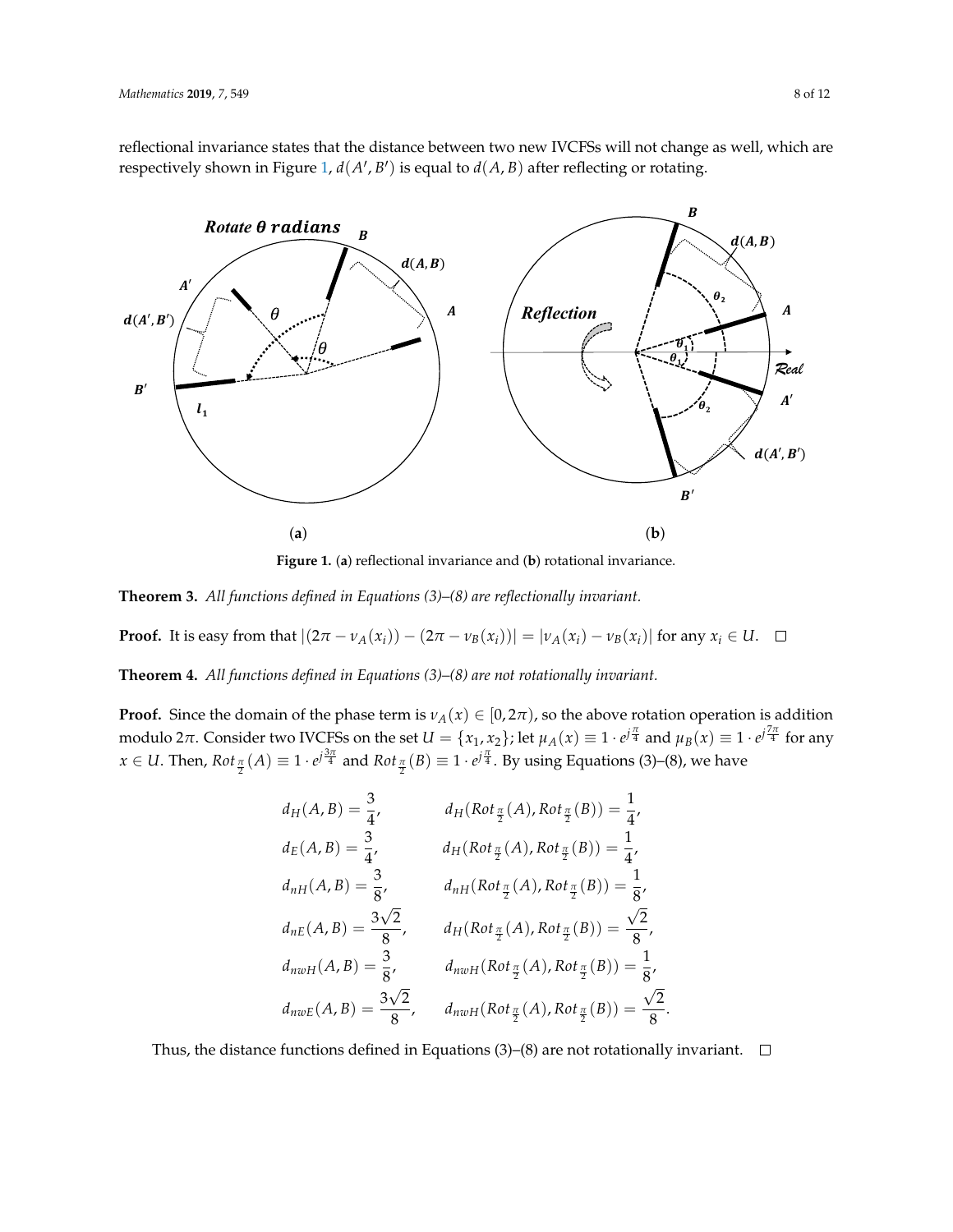Obviously, the concepts of rotational invariance and reflectional invariance can be examined for distance measures of CFSs when IVCFSs are reduced to CFSs. Then, we can study the rotational invariance and reflectional invariance of distance measures of CFSs.

**Remark 4.** *The concepts of rotational invariance and reflectional invariance proposed respectively in Definitions 2 and 3 for distance measures of IVCFSs reduce to the environment of CFSs.*

With the combination of Remark 1, we have the following results for the distance measures of CFSs.

**Corollary 1.** *Distance measures of CFSs defined in [\[31\]](#page-11-1) are reflectionally invariant.*

**Corollary 2.** *Distance measures of CFSs defined in [\[31\]](#page-11-1) are not rotationally invariant.*

With the combination of Remark 3, we have the following results for the distance measures of CFSs.

**Corollary 3.** *Distance functions of CFSs defined in Equations (9) and (10) are reflectionally invariant.*

**Corollary 4.** *Distance functions of CFSs defined in Equations (9) and (10) are not rotationally invariant.*

#### <span id="page-8-0"></span>**5. Numerical Example for Decision-Making**

In this section, we consider a decision-making problem under an interval-valued complex fuzzy environment.

Assume that a customer decides to purchase a new computer for his own private use. There are four alternatives  $(A_1, A_2, A_3, A_4)$  with different production dates. The customer considers five attributes, namely *C*1: Performance, *C*2: Appearance, *C*3: Service, *C*4: Experience and *C*5: Price with the weight vectors  $w = (0.2, 0.2, 0.1, 0.1, 0.4)$  for selecting computer. The corresponding rating values of attributes of alternatives are interval-valued complex fuzzy values as shown in Table [1.](#page-8-1) For instance, the rating value of the alternative  $A_1$  under  $C_1$  attribute is the interval-valued complex fuzzy value  $[0.8, 0.9] \cdot e^{j2\pi(0.8)}$ , which means that the performance of the computer  $A_1$  at  $C_1$  is marked by an interval value [0.8, 0.9], and the customer satisfied 80% with the suitability of production date of the computer  $A_1$  at  $C_1$ ; this explanation of the phase part is referred to Garg et al.'s works on complex intuitionistic fuzzy aggregation operators [\[13](#page-10-7)[,14\]](#page-10-17). The customer wants to select a computer among the four alternatives above. Here, we use the principle of minimum degree of difference between IVCFSs to solve the given problem.

**Table 1.** Feature values of the facial expressions.

<span id="page-8-1"></span>

|       |                                   |                                   |                                   |                                   | U5                                |
|-------|-----------------------------------|-----------------------------------|-----------------------------------|-----------------------------------|-----------------------------------|
| $A_1$ | $[0.8, 0.9] \cdot e^{j2\pi(0.8)}$ | $[0.7, 0.8] \cdot e^{j2\pi(0.8)}$ | $[0.8, 0.9] \cdot e^{j2\pi(0.9)}$ | $[0.7, 0.9] \cdot e^{j2\pi(0.9)}$ | $[0.8, 0.9] \cdot e^{j2\pi(0.6)}$ |
| $A_2$ | $[0.8, 0.9] \cdot e^{j2\pi(0.7)}$ | $[0.7, 0.8] \cdot e^{j2\pi(0.9)}$ | $[0.7, 0.8] \cdot e^{j2\pi(0.7)}$ | $[0.7, 0.8] \cdot e^{j2\pi(0.7)}$ | $[0.6, 0.7] \cdot e^{j2\pi(0.8)}$ |
| $A_3$ | $[0.6, 0.7] \cdot e^{j2\pi(0.7)}$ | $[0.8, 0.9] \cdot e^{j2\pi(0.7)}$ | $[0.7, 0.8] \cdot e^{j2\pi(0.7)}$ | $[0.6, 0.7] \cdot e^{j2\pi(0.8)}$ | $[0.7, 0.8] \cdot e^{j2\pi(0.8)}$ |
| $A_4$ | $[0.8, 0.9] \cdot e^{j2\pi(0.8)}$ | $[0.7, 0.8] \cdot e^{j2\pi(0.9)}$ | $[0.6, 0.7] \cdot e^{j2\pi(0.9)}$ | $[0.8, 0.9] \cdot e^{j2\pi(0.8)}$ | $[0.8, 0.9] \cdot e^{j2\pi(0.9)}$ |

Now, we calculate the distance between the ideal choice (each rating value is  $1 \cdot e^{j2\pi(1)}$ ) and  $A_i$  $(i = 1, 2, 3, 4)$  with the weighting vector *w*. We consider the distances as defined in Equations (3)–(8) and obtain the results as shown in Table [2.](#page-9-5)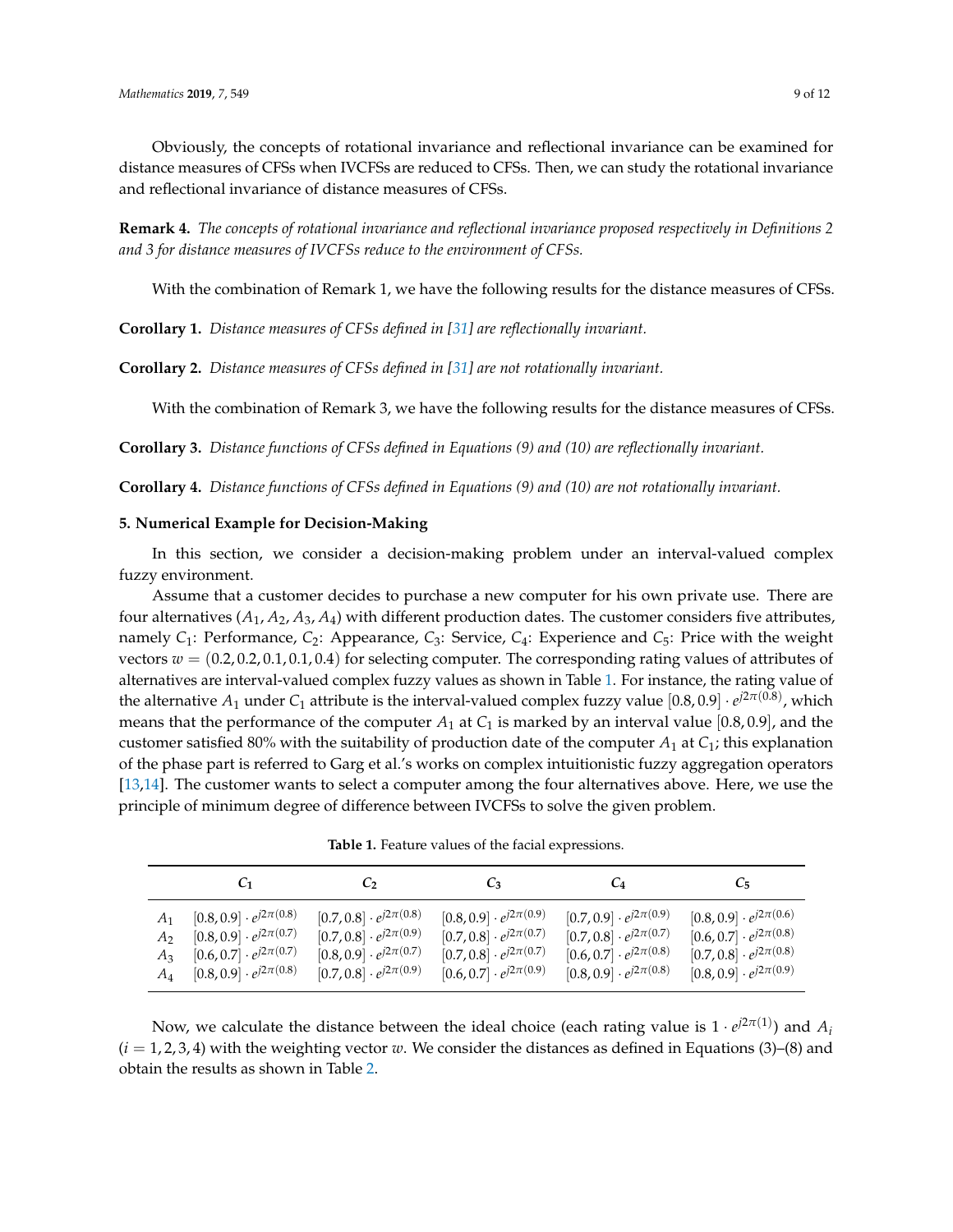<span id="page-9-5"></span>

|       | $d_H$ |                                                                                                     | $d_E$ $d_{nH}$ $d_{nE}$ $d_{nwh}$ $d_{nwh}$ |  |
|-------|-------|-----------------------------------------------------------------------------------------------------|---------------------------------------------|--|
| $A_1$ |       | 0.95  0.4743  0.19  0.2121  0.2175  0.2424<br>A <sub>2</sub> 1.225 0.5766 0.245 0.2579 0.245 0.2598 |                                             |  |
|       |       | $A_3$ 1.325 0.6144 0.265 0.2748 0.255 0.2646<br>A <sub>4</sub> 0.875 0.433 0.175 0.1937 0.16 0.1761 |                                             |  |

**Table 2.** Distance results.

<span id="page-9-6"></span>From Table [2,](#page-9-5) we get an ordering of the choices for each case as shown in Table [3.](#page-9-6) Clearly, the best alternative is *A*4, which is the one with the lowest distance to the ideal choice.

|  |  |  | Table 3. Ordering of the alternatives. |
|--|--|--|----------------------------------------|
|--|--|--|----------------------------------------|

|           | Ordering                            |  |  |
|-----------|-------------------------------------|--|--|
| $d_H$     | $A_4 \succ A_1 \succ A_2 \succ A_3$ |  |  |
| $d_E$     | $A_4 \succ A_1 \succ A_2 \succ A_3$ |  |  |
| $d_{nH}$  | $A_4 \succ A_1 \succ A_2 \succ A_3$ |  |  |
| $d_{nF}$  | $A_4 \succ A_1 \succ A_2 \succ A_3$ |  |  |
| $d_{nmH}$ | $A_4 \succ A_1 \succ A_2 \succ A_3$ |  |  |
| $d_{nnF}$ | $A_4 \succ A_1 \succ A_2 \succ A_3$ |  |  |

#### <span id="page-9-4"></span>**6. Conclusions**

In this paper, we have presented several distance measures in the case of the interval-valued complex fuzzy sets, which are very useful to deal with the decision information represented in interval-valued complex fuzzy values under uncertain situations. These distance measures include a family of Hamming and Euclidean distances such as the Hamming distance, the normalized Hamming distance, the normalized weighted Hamming distance, the Euclidean distance, the normalized Euclidean distance and the normalized weighted Euclidean distance. Furthermore, these distance measures are reflectionally invariant but not rotationally invariant. Finally, based on these measures, we presented an illustrative example for decision-making under interval-valued complex fuzzy information.

As future work, we can consider distance measures for interval-valued complex fuzzy sets that are both reflectionally invariant and rotationally invariant.

**Author Contributions:** Conceptualization, S.D.; Funding acquisition, L.B. and B.H.; Writing—original draft, S.D.; Writing—review and editing, L.B. and B.H.

**Funding:** This research was funded by the Opening Foundation of Guangxi Colleges and Universities Key Laboratory of Complex System Optimization and Big Data Processing OF FUNDER Grant No. 2017CSOBDP0103.

**Conflicts of Interest:** The authors declare no conflict of interest.

### **References**

- <span id="page-9-0"></span>1. Ramot, D.; Milo, R.; Friedman, M.; Kandel, A. Complex fuzzy sets. *IEEE Trans. Fuzzy Syst.* **2002**, *10*, 171–186.
- <span id="page-9-1"></span>2. Alkouri, A.M.J.S.; Salleh, A.R. Complex intuitionistic fuzzy sets. In Proceedings of the International Conference on Fundamental and Applied Sciences (ICFAS 2012), Kuala Lumpur, Malaysia, 12–14 June, 2012; pp. 464–470.
- <span id="page-9-2"></span>3. Ali, M.; Smarandache, F. Complex neutrosophic set. *Neural Comput. Appl.* **2017**, *28*, 1–18.
- <span id="page-9-3"></span>4. Ali, M.; Dat, L.Q.; Smarandache, F. Interval complex neutrosophic set: Formulation and applications in decision-making. *Int. J. Fuzzy Syst.* **2018**, *20*, 986–999.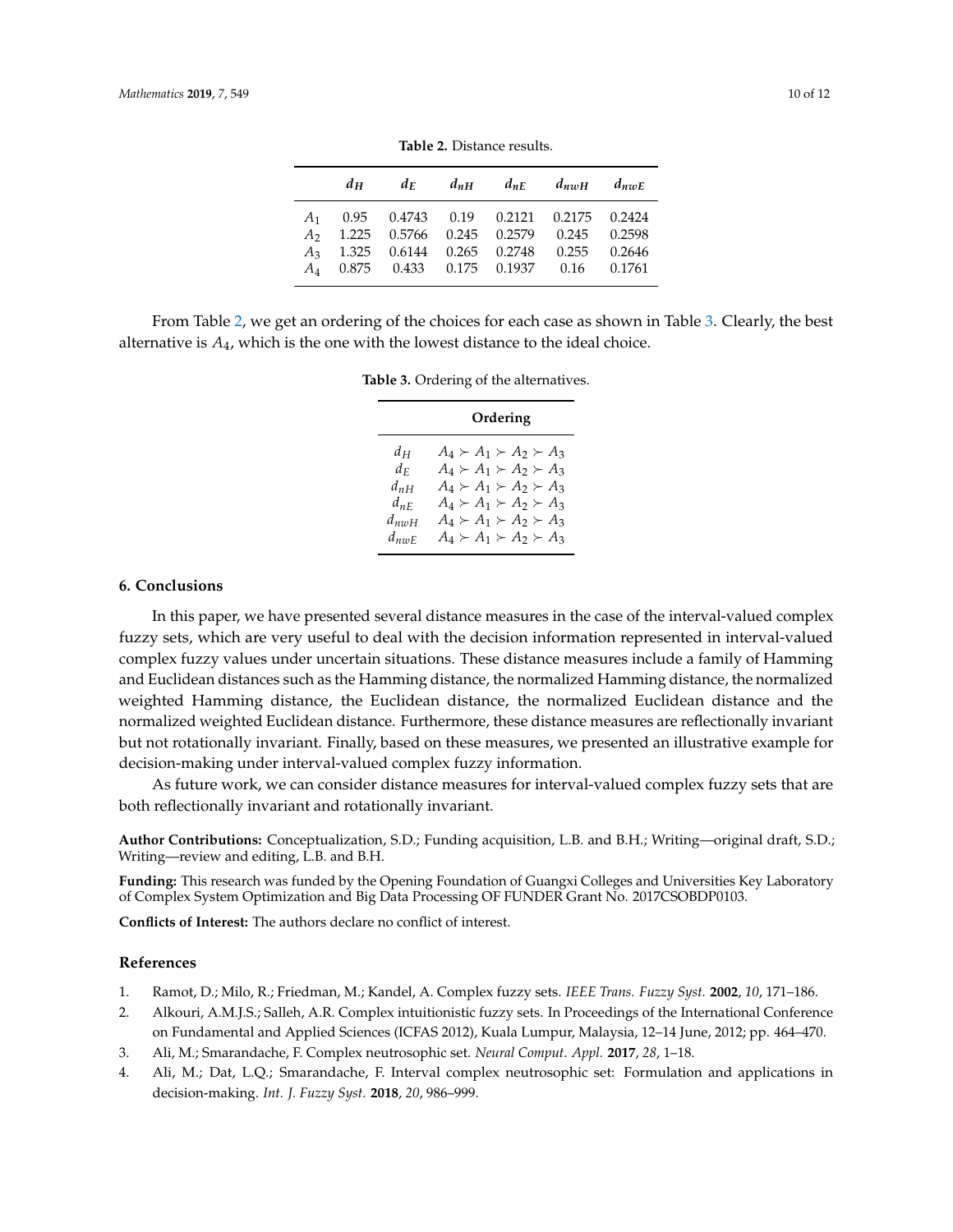- <span id="page-10-0"></span>5. Al-Qudah, Y.; Hassan, N. Complex multi-fuzzy soft set: Its entropy and similarity measure. *IEEE Access* **2018**, *6*, 65002–65017.
- <span id="page-10-1"></span>6. Garg, H.; Rani, D. Complex interval-valued intuitionistic fuzzy sets and their aggregation operators. *Fundam. Inform.* **2019**, *164*, 61–101.
- <span id="page-10-2"></span>7. Selvachandran, G.; Maji, P.K.,; Abed, I.E.; Salleh, A.R. Complex vague soft sets and its distance measures. *J. Intell. Fuzzy Syst.* **2016**, *31*, 55–68.
- <span id="page-10-3"></span>8. Greenfield, S.; Chiclana, F.; Dick S. Interval-valued complex fuzzy logic. In Proceedings of the 2016 IEEE International Conference on Fuzzy Systems (FUZZ-IEEE), Vancouver, BC, Canada, 24–29 July 2016; pp. 2014–2019.
- <span id="page-10-4"></span>9. Greenfield, S.; Chiclana, F.; Dick S. Join and meet operations for interval-valued complex fuzzy logic. In Proceedings of the 2016 Annual Conference of the North American Fuzzy Information Processing Society (NAFIPS), El Paso, TX, USA, 31 October–4 November 2016; pp. 1–5.
- <span id="page-10-5"></span>10. Ramot, D.; Friedman, M.; Langholz, G.; Kandel, A. Complex fuzzy logic. *IEEE Trans. Fuzzy Syst.* **2003**, *11*, 450–461.
- <span id="page-10-14"></span>11. Zhang, G.; Dillon, T.S.; Cai, K.-Y.; Ma, J.; Lu, J. Operation properties and delta-equalities of complex fuzzy sets. *Int. J. Approx. Reason.* **2009**, *50*, 1227–1249.
- <span id="page-10-6"></span>12. Hu, B.; Bi, L.; Dai, S. The Orthogonality between Complex Fuzzy Sets and Its Application to Signal Detection. *Symmetry* **2017**, *9*, 175.
- <span id="page-10-7"></span>13. Rani, D.; Garg, H. Complex intuitionistic fuzzy power aggregation operators and their applications in multicriteria decision-making. *Expert Syst.* **2018**, e12325. doi:10.1111/exsy.12325.
- <span id="page-10-17"></span>14. Garg, H.; Rani, D. Some Generalized Complex Intuitionistic Fuzzy Aggregation Operators and Their Application to Multicriteria Decision-Making Process. *Arab. J. Sci. Eng.* **2019**, *44*, 2679–2698.
- <span id="page-10-15"></span>15. Bi, L.; Dai, S.; Hu, B. Complex fuzzy geometric aggregation operators. *Symmetry* **2018**, *10*, 251.
- <span id="page-10-8"></span>16. Bi, L.; Dai, S.; Hu, B.; Li, S. Complex fuzzy arithmetic aggregation operators. *J. Intell. Fuzzy Syst.* **2019**, *26*, 2765–2771. doi:10.3233/JIFS-18568.
- <span id="page-10-9"></span>17. Chen, Z.; Aghakhani, S.; Man, J.; Dick, S. ANCFIS: A Neuro-Fuzzy Architecture Employing Complex Fuzzy Sets. *IEEE Trans. Fuzzy Syst.* **2011**, *19*, 305–322.
- 18. Li, C. Complex Neuro-Fuzzy ARIMA Forecasting. A New Approach Using Complex Fuzzy Sets. *IEEE Trans. Fuzzy Syst.* **2013**, *21*, 567–584.
- 19. Li, C.; Chiang, T.-W.; Yeh, L.-C. A novel self-organizing complex neuro-fuzzy approach to the problem of time series forecasting. *Neurocomputing* **2013**, *99*, 467–476.
- <span id="page-10-10"></span>20. Ma, J.; Zhang, G.; Lu, J. A method for multiple periodic factor prediction problems using complex fuzzy sets. *IEEE Trans. Fuzzy Syst.* **2012**, *20*, 32–45.
- <span id="page-10-11"></span>21. Li, C.; Wu, T.; Chan, F.-T. Self-learning complex neuro-fuzzy system with complex fuzzy sets and its application to adaptive image noise canceling. *Neurocomputing* **2012**, *94*, 121–139.
- <span id="page-10-12"></span>22. Liu, X. Entropy, distance measure and similarity measure of fuzzy sets and their relations. *Fuzzy Sets Syst.* **1992**, *52*, 305–318.
- 23. Atanassov, K. Intuitionistic fuzzy sets. *Fuzzy Sets Syst.* **1986**, *20*, 87–96.
- <span id="page-10-16"></span>24. Szmidt, E.; Kacprzyk, J. Distances between intuitionistic fuzzy sets. *Fuzzy Sets Syst.* **2000**, *114*, 505–518.
- 25. Zhang, H.; Yu, L. New distance measures between intuitionistic fuzzy sets and interval-valued fuzzy sets. *Inf. Sci.* **2013**, *245*, 181–196.
- 26. Wang, W.Q.; Xin, X.L. Distance measure between intuitionistic fuzzy sets. *Pattern Recognit. Lett.* **2005**, *26*, 2063–2069.
- 27. Grzegorzewski, P. Distances between intuitionistic fuzzy sets and/or interval-valued fuzzy sets based on the Hausdorff metric. *Fuzzy Sets Syst.* **2004**, *148*, 319–328.
- 28. Xu, Z.S.; Chen, J. An overview of distance and similarity measures of intuitionistic fuzzy sets. *Int. J. Uncertain. Fuzz. Knowl.-Based Syst.* **2008**, *16*, 529–555
- <span id="page-10-13"></span>29. Zeng, W.Y.; Guo, P. Normalized distance, similarity measure, inclusion measure and entropy of interval-valued fuzzy sets and their relationship. *Inf. Sci.* **2008**, *178*, 1334–1342.